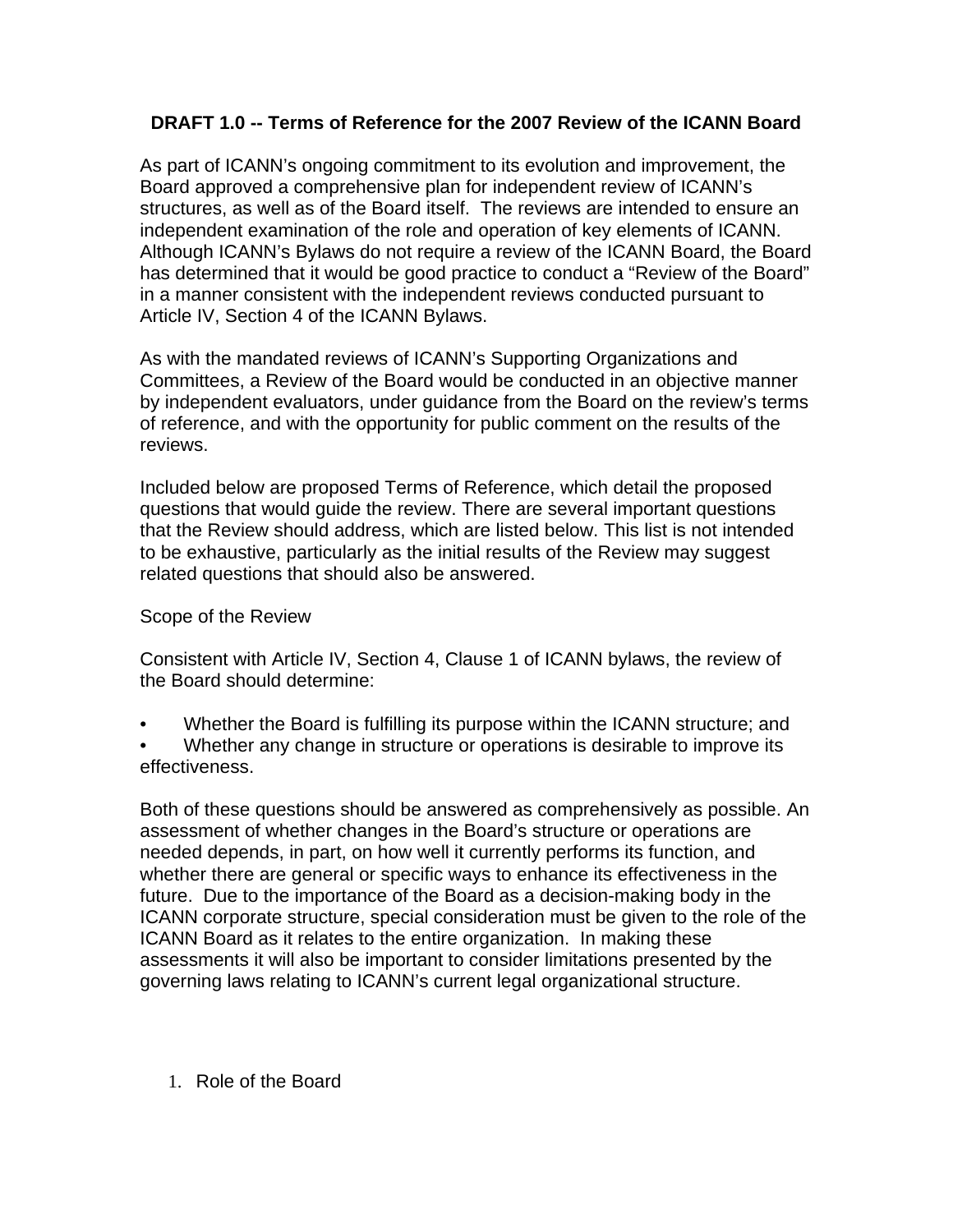- a. What best practices of both not for profit and for profit boards are applicable to ICANN?
- b. Specifically, what are the various policy, corporate governance and corporate decision-making roles of the ICANN board and how do they interplay? To what degree are they separable?
- c. Do ICANN Board Members have sufficient clarity and understanding of their role, duties and obligations to ICANN?
- d. How effective is the Board in providing strategic guidance for the organization? How effective is the Board in managing the longterm and short-term strategy formulation?
- e. What are the major characteristics of the relationship between the Board and staff? How do these compare to current best practices? What implications does the Board's policy development responsibility have for interaction with staff?
- f. What time commitments are required of Board members? How do these compare with the expectations of members of other Boards?
- 2. What is the appropriate structure to address this role?
	- a. Are the boundaries between operational and Board policy activity clear? How do they compare to other Boards and should they be changed?
	- b. Are there any changes in ICANN Board structure that might improve its effectiveness?
	- c. Are there advantages to Boards with separate management and policy boards and do they have applicability to ICANN?
	- d. Do the Board's decision-making processes follow the ICANN Bylaws? Do these processes meet the standards of transparency set out in the ICANN Bylaws?
- 3. What are the skills and experience needed by Board members to fulfill their roles?
	- a. Does the composition of the Board, as mandated in the Bylaws, provide Board members who have the necessary criteria and qualifications?
	- b. How effective is the process through which Board member are selected?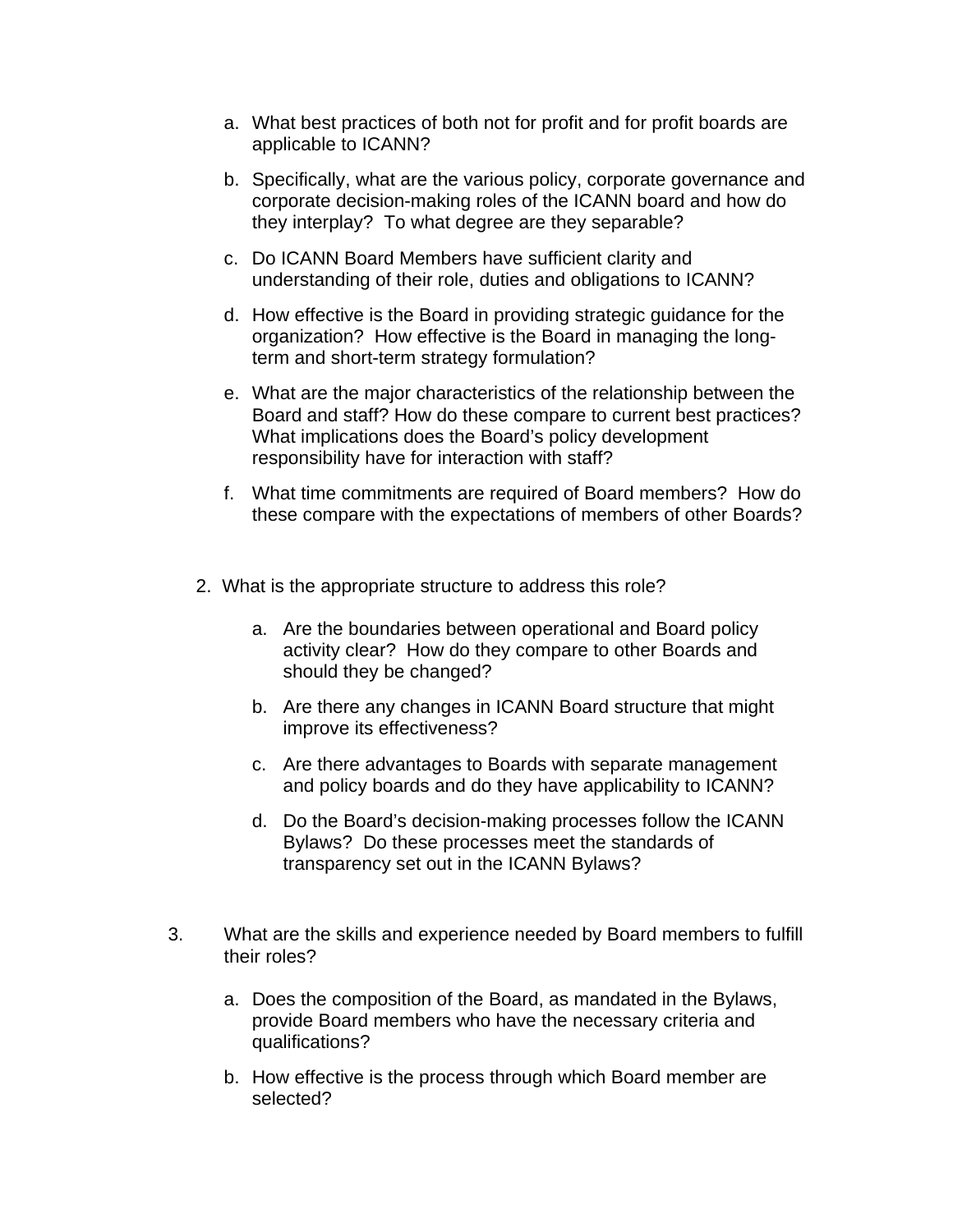- c. Do the skills and experience resulting from Nominating Committee and Supporting Organization selections provide candidates with sufficient experience to assume the roles of Chair and Vice Chair positions? Does the process provide sufficient diversity (culturally, geographically and in terms of professional background)? Is this diversity impacted by the number of Board members selected by the Nomcom?
- d. The Supporting Organizations and Nominating Committee selections are disjoint and the overall geographic representation is constrained by the By-Laws. Further, there are no By-Law constraints regarding specific skill and experience mixes. How does this affect director nomination? Do these disjoint proceses need to be resolved? If so how? If the Supporting Organisations choose Board members in the middle of the NomCom process, does the NomCom have to revise its deliberations in light of the Supporting Organisation choices?
- e. Does the process provide Corporate Board experience that may benefit ICANN such as audit experience, technical skill and corporate governance knowledge?
- f. Does the selection process provide Board members with sufficient experience and qualifications to perform the functions of the Board at a high standard?
- g. Does the selection process provide adequate representation of stakeholder groups and adequate geographic representation?
- h. Are Board Members provided sufficient educational opportunities on how to be effective board members?
- i. Are the basic governance structures of the Board consistent with current best practice in corporate governance globally? Does the Board currently have the skills and experience to meet the requirements of this new emphasis on corporate governance?
- j. Noting that the issue of compensation will be countenanced in the Strategic Plan, does compensation improve the performance of Boards and does it increase the pool of available talent for Board membership?
- k. How do organizations that have structures similar to ICANN address the issue of compensation?
- l. Should Board members only be compensated? Should members of Supporting Organisations and Address Councils be compensated?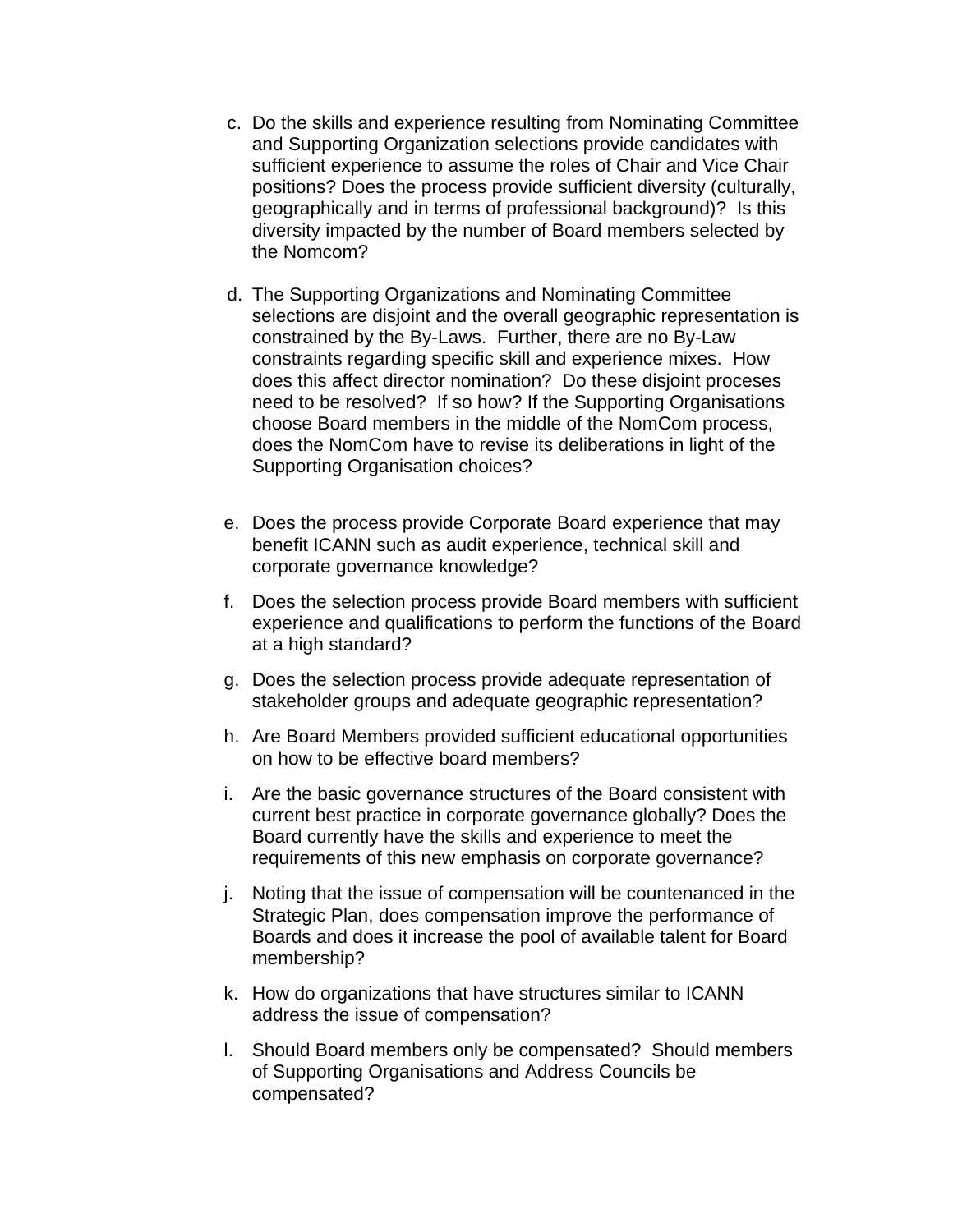- m. Does compensation create an inherent conflict of interest given the nature of ICANN's technical remit?
- 4. Board effectiveness and processes
	- a. Is the Board furthering ICANN's mission and core values, and achieving its purpose?
	- b. How effectively does the Board perform its functions?
	- c. How effective are the processes used by the Board and its Committees? How does this compare to best practices?
	- d. What are the similarities and differences between ICANN's Board processes and general "Board best practices," and how do the bottom-up policy development and public-private partnership issues, which are prevalent in ICANN's structure impact, this?
	- e. Are the Board Members provided sufficient access to submission materials on the topics before it? How do these compare to current best practices?
	- f. Do the Board's decision-making processes follow the ICANN Bylaws? Do these processes meet the standards of transparency set out in the ICANN Bylaws?
	- g. How effective is the Board's agenda management?
	- h. How effective are the induction and orientation processes for new Board members and for Board members taking on new responsibilities (e.g. Committee Chair)? How do these compare to current best practices?
	- i. What standards of confidentiality exist in the ICANN Board? How does this compare to best practices?
	- j. How effective are the Bylaw provisions for the selection of Board Officers (Chairman and Vice-Chairman)?
	- k. How effectively is succession managed on the Board? Does the Board have the depth of talent to provide new Board Officers from within the existing Board Members? What are the ways of improving the experience, knowledge and performance of candidates for office whilst on the Board?
- 5. Board Accountability standards